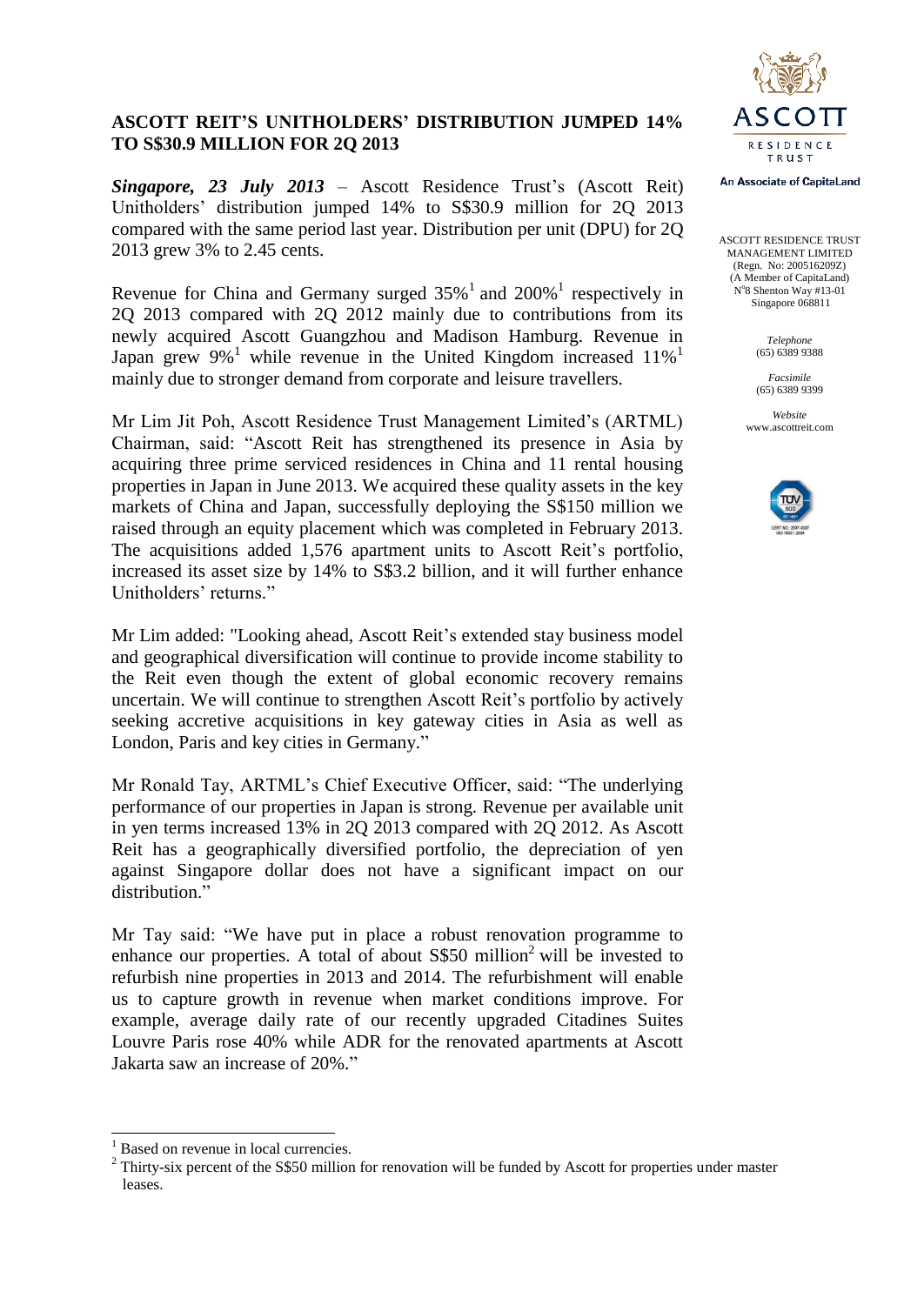Mr Tay added: "The ongoing refurbishment of Ascott Jakarta, Citadines Toison d'Or Brussels and Somerset Xu Hui Shanghai is expected to be completed in 2013. Somerset St Georges Terrace Perth, Citadines Ramblas Barcelona and Citadines Place d'Italie Paris are expected to be fully renovated in 2014."

### **Summary of Results**

#### **2Q 2013 vs 2Q 2012**

|                                                | 2Q 2013 | 2Q 2012 | Change $(\% )$ |
|------------------------------------------------|---------|---------|----------------|
| <b>Revenue (S\$ million)</b>                   | 77.4    | 78.9    | $-2\%$         |
| <b>Gross Profit (S\$ million)</b>              | 40.9    | 42.7    | $-4\%$         |
| <b>Unitholders' Distribution (S\$ million)</b> | 30.9    | 27.1    | $+14%$         |
| <b>DPU</b> (S cents)                           | 2.45    | 2.38    | $+3%$          |
| <b>Revenue Per Available Unit</b>              | 142     | 156     | $-9%$          |
| (RevPAU) S\$/day                               |         |         |                |

- Unitholders' distribution was higher in 2Q 2013 as it included a reversal of overprovision of prior years' tax expense of S\$2.7 million.
- Revenue and gross profit were lower primarily due to the divestment of Somerset Gordon Heights Melbourne and Somerset Grand Cairnhill Singapore in 2012 and lower contribution from Ascott Reit's existing properties, mainly those in China, Vietnam, Singapore and Japan (arising from the depreciation of JPY against SGD). The decrease in revenue was partially offset by the additional revenue from Ascott Raffles Place Singapore, Ascott Guangzhou and Madison Hamburg which Ascott Reit acquired last year.

| 1H 2013 vs 1H 2012 |  |  |  |
|--------------------|--|--|--|
|--------------------|--|--|--|

|                                                | 1H 2013 | 1H 2012 | Change $(\% )$ |
|------------------------------------------------|---------|---------|----------------|
| <b>Revenue (S\$ million)</b>                   | 146.6   | 150.5   | $-3%$          |
| <b>Gross Profit (S\$ million)</b>              | 74.7    | 79.9    | $-6\%$         |
| <b>Unitholders' Distribution (S\$ million)</b> | 58.5    | 51.3    | $+14%$         |
| <b>DPU</b> (S cents)                           | 4.70    | 4.52    | $+4%$          |
| <b>RevPAU</b> (S\$/day)                        | 133     | 147     | $-10%$         |

- Revenue decreased in 1H 2013 mainly due to the divestment of Somerset Gordon Heights Melbourne and Somerset Grand Cairnhill Singapore and lower contribution from Ascott Reit's existing properties. The decrease in revenue was partially offset by the additional contribution from the properties which Ascott Reit acquired last year.
- Gross profit decreased mainly due to lower revenue, higher staff costs and depreciation expense arising from the completed refurbishment of properties.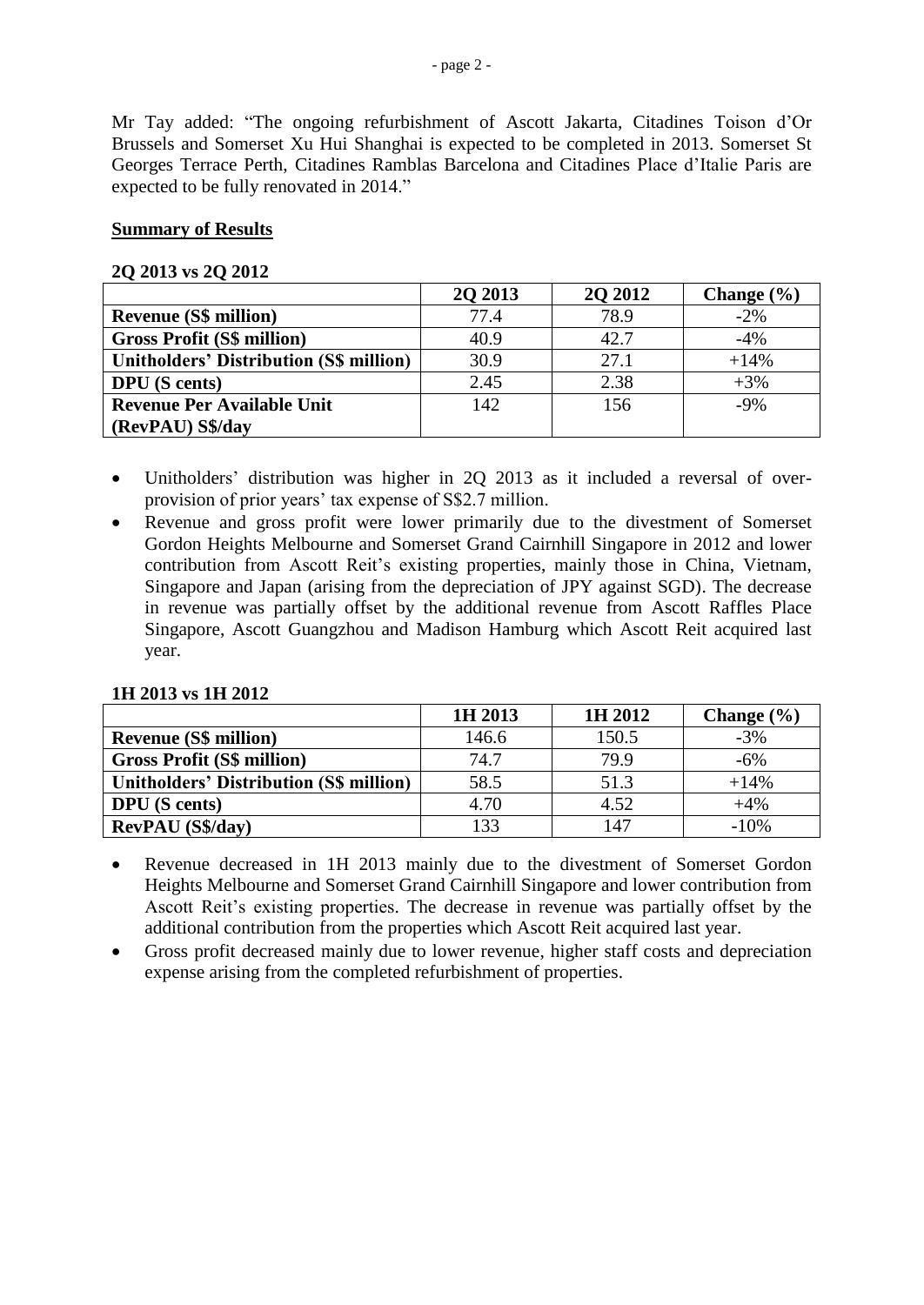# **Distribution**

- Ascott Reit's distributions are made on a semi-annual basis, with the amount calculated as at 30 June and 31 December each year.
- Following the equity placement which was completed on 6 February 2013, Ascott Reit made an advanced distribution of 0.617 cents per unit for the period of 1 January 2013 to 5 February 2013, which was paid on 5 April 2013.
- For the period of 6 February 2013 to 30 June 2013, Unitholders can expect to receive their distribution of 4.081 cents per unit on 28 August 2013. The Book Closure Date is 31 July 2013.
- Unitholders' total distribution for the period of 1 January 2013 to 30 June 2013 is 4.698 cents per unit.

| <b>Distribution Period</b>         | 6 February 2013 to 30 June 2013 |  |
|------------------------------------|---------------------------------|--|
| <b>Distribution Rate</b>           | 4.081 cents per unit            |  |
| Last Day of Trading on "cum" Basis | 26 July 2013, 5 pm              |  |
| <b>Ex-Date</b>                     | 29 July 2013, 9 am              |  |
| <b>Book Closure Date</b>           | 31 July 2013                    |  |
| <b>Distribution Payment Date</b>   | 28 August 2013                  |  |

For Ascott Reit's 2Q 2013 financial statement and presentation slides, please visit [www.ascottreit.com.](http://www.ascottreit.com/)

## **About Ascott Residence Trust**

Ascott Reit was established with the objective of investing primarily in real estate and real estate-related assets which are income-producing and which are used or predominantly used, as serviced residences, rental housing properties and other hospitality assets.

Ascott Reit's asset size has more than tripled to about S\$3.2 billion since it was listed on the Singapore Exchange Securities Trading Limited (SGX-ST) in March 2006. When the acquisition of the new Cairnhill serviced residence in Singapore is completed, Ascott Reit's international portfolio will expand to S\$3.6 billion comprising 82 properties with 9,007 units in 32 cities across 12 countries in Asia Pacific and Europe.

Ascott Reit's serviced residences are operated under the Ascott, Citadines and Somerset brands, and are mainly located in key gateway cities such as Beijing, Shanghai, Guangzhou, Singapore, Tokyo, London, Paris, Berlin, Brussels, Barcelona, Munich, Hanoi, Ho Chi Minh City, Jakarta, Manila and Perth.

Ascott Reit is managed by Ascott Residence Trust Management Limited, a wholly-owned subsidiary of The Ascott Limited and an indirect wholly-owned subsidiary of CapitaLand Limited, one of Asia's largest real estate companies. ARTML is the winner of World Finance Magazine's "Best Real Estate Investment Fund Manager 2011" in South Eastern Asia in their inaugural Real Estate Awards.